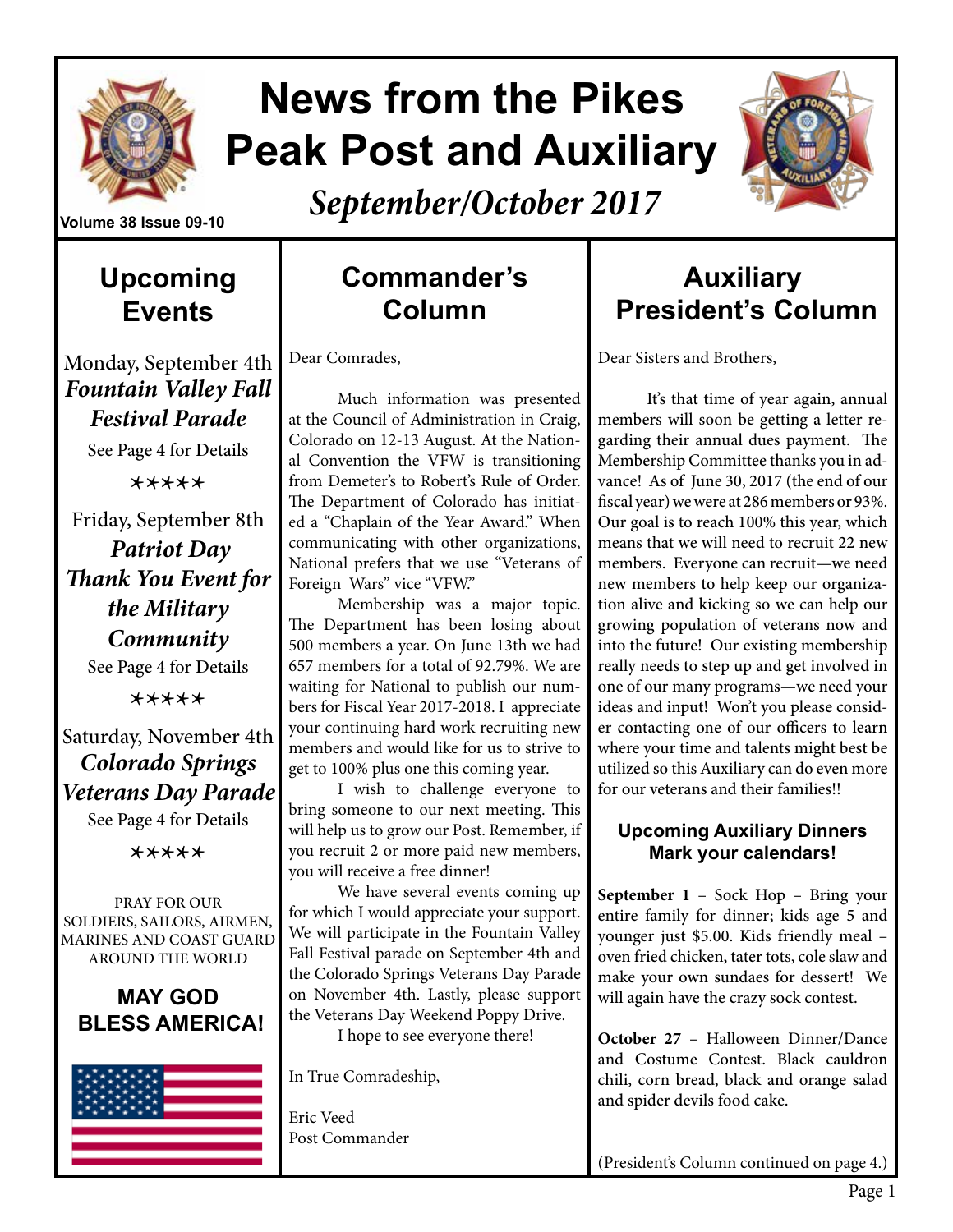#### **VFW Post 4051 Officers For 2017-2018**

#### **VFW Post 4051 Auxiliary Officers For 2017-2018**

 Commander Eric Veed Senior Vice Commander Junior Vice Commander Shai Bardfield Quartermaster Joe Cormier Adjutant Duane Knutson Chaplain James Griffith Staff Judge Advocate Dr. D. J. Alberts Surgeon LeRoy Jensen Service Officer Lance Dyar Officer of the Day Brian Michaud<br>Trustee #1 Barb Bacon Trustee #1 Barb Bacon<br>Trustee #2 Iohn Mazzel Trustee #3 Barbara Green Guard Valerie Bernal House Committee Rick Archuleta, Chairman

 $\overline{\phantom{a}}$ 

Ways and Means Barbara Green

Buddy Poppy Jim Griffith **Community Activities** Barbara Green Bingo Games Manager Eric Veed Membership Eric Veed Legislative Dr. David Jenkins Public Affairs **Ron Marshall** Voice of Democracy Jon Wander Patriot Pen Jon Wander<br>ROTC/IROTC Dr. Chris Lii Scouts Dr. Chris Linski Teacher of the Year Barbara Green National Home Dr. Chris Linski Safety Bill Vanaman<br>Honor/Color Guard Captain Brian Michaud Honor/Color Guard Captain Entertainment John Mazzella Webmaster Bill Thomas Flag Committee Rick Archuleta/LeRoy Jensen Adopt a Unit POC Paige Lanier

**John Mazzella**  Barbara Green Joe Cormier Jerry Walter LeRoy Jensen Joe Cormier Jerry Walter Rick Archuleta Americanism Jon Wander Bill Vanaman Dr. Chris Linski

#### **Editorial Staff**

Post Commander Fric Veed Editor Bill Thomas Assistant Editor Ron Marshall

President Tami Veed<br>
Senior Vice President Charlene Cormier Senior Vice President **Junior Vice President Tina Stemen** Secretary/Treasurer Rachel Brown Chaplain Rita Christensen<br>
Carol Archuleta<br>
Carol Archuleta Guard Carol Knutson<br>
Patriotic Instructor Carol Knutson Patriotic Instructor Trustee #1 Carol Knutson Trustee #2 Rita Christensen Trustee #3 Mike Walker<br>Americanism Vina Candia Americanism Buddy Poppy Mike Walker Cancer Aid Rachel Brown Community Service Tina Stemen Facebook/Webpage Tami Veed Games Manager Hospital Tami Reed Legislative Rachel Brown Membership/Leadership Charlene Cormier National Home Charlene Cormier Veterans & Family Support All Members Voice of Democracy & Youth Activities **Vacant** 

 $\overline{\phantom{a}}$ 

 $\overline{\phantom{a}}$ 

Carol Archuleta

#### **Buddy Poppy Program**

 Please remember our Poppy Distribution this Veterans Day weekend. We will plan on handing out poppies on Saturday, 11 November, and Sunday, 12 November, 2017. The breakfast is at 8 a.m. on Saturday, 11 November, at the Village Inn on the corner of Academy and Palmer Park. See you there!

Call me at (719) 200-8223 if I can be of assistance.

Sincerely, James Griffith Post Chaplain

#### **TO REPORT A DEATH**

To report a death of a Post member, please contact Chaplain James Griffith, 632-9874 or for an Auxiliary member, contact Chaplain Rita Christensen, 598-0613. Also, you may leave information either at the club or on the bulletin board so that proper follow-up can be taken. Please include: Name of Deceased; Date of Call; Date of Services; Funeral Home Handling Arrangements (if known); Your Name, Phone Number and/or Other Point of Contact.

 $\overline{\phantom{a}}$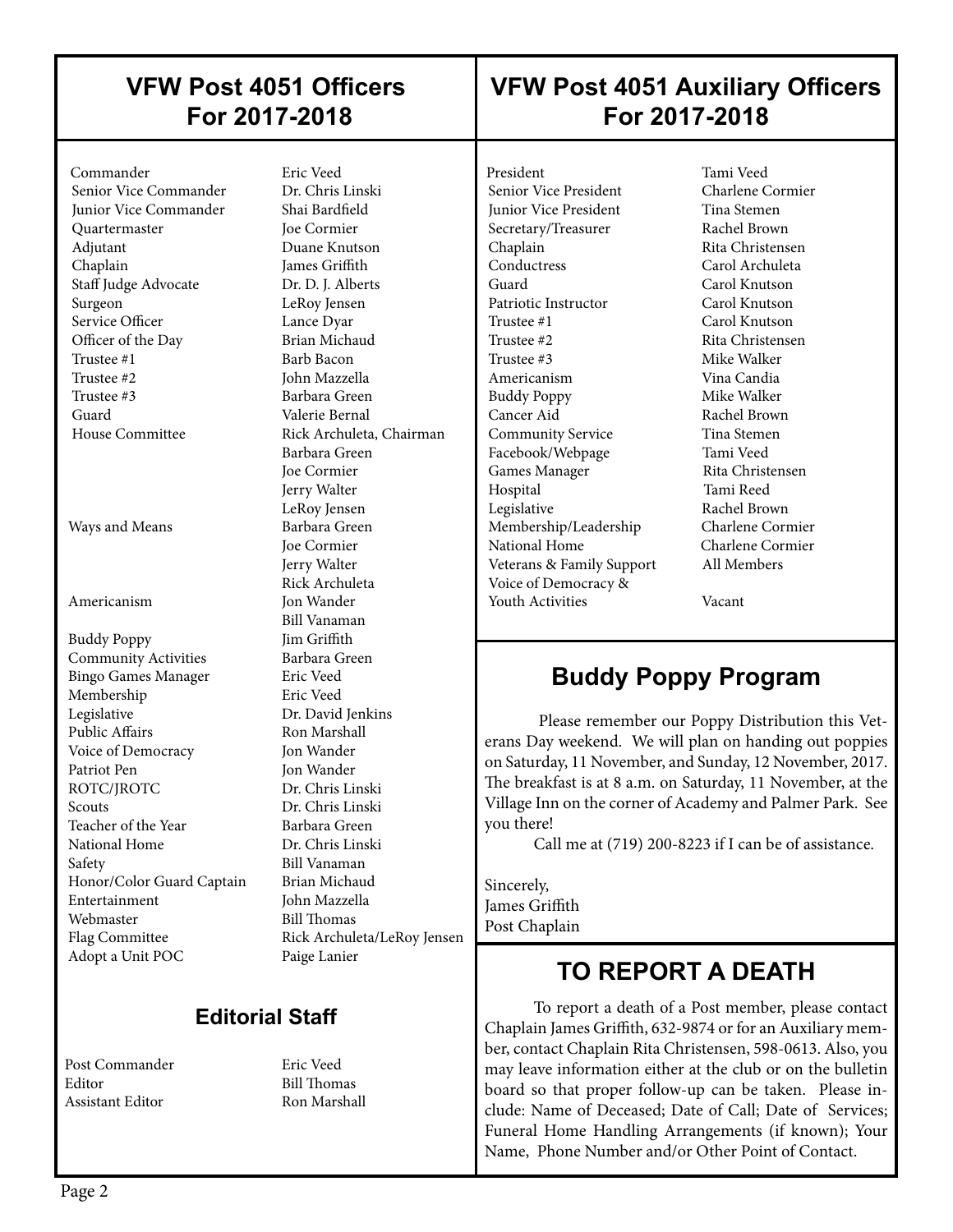#### **Chaplain's Report**

*"It is not the critic who counts; not the man who points out how the strong man stumbles, or where the doer of deeds could have done them better. The credit belongs to the man who is actually in the arena, whose face is marred by dust and sweat and blood; who strives valiantly; who errs, who comes short again and again, because there is no effort without error and shortcoming; but who does actually strive to do the deeds; who knows great enthusiasms, the great devotions; who spends himself in a worthy cause; who at the best knows in the end the triumph of high achievement, and who at the worst, if he fails, at least fails while daring greatly, so that his place shall never be with those cold and timid souls who neither know victory nor defeat."* 

President Theodore Roosevelt

*"Samuel took a stone and set it up between Mizpah and Shen. He named it Ebenezer, saying, 'Thus far the LORD has helped us."* I Samuel 7:13-14

Theodore Roosevelt was one of our greatest Presidents; a man and a veteran committed to the 'great enthusiasms of life," but also acquainted with great sorrow and failure. He was a veteran of the Spanish-American War, second in command of the famed First U.S. Volunteer Cavalry Regiment "Rough Riders" whose mental and physical toughness was legendary. Roosevelt was nominated for the Medal of Honor by the entire chain of command in Cuba: Brigadier General Leonard Wood, who had received the Medal of Honor fighting the Apaches; Major General Samuel S. Sumner, an eyewitness to the Kettle Hill-San Juan Heights battle; Major General "Fighting Joe" Wheeler; and Major General William R. Shafter, Roosevelt's immediate superior who had himself been awarded the Medal of Honor in the Civil War. Nevertheless, Roosevelt's political opponents blocked the recommendation when he criticized them for keeping troops in a malarial Cuba longer than needed, and it took 103 years for the nomination to be approved by the Army.

Roosevelt, at age 55, after failure to win a third term as President, journeyed to Brazil and set out on an expedition down an uncharted tributary of the Amazon: the mysterious Rio da Dúvida, or River of Doubt. The expedition's extreme terrain, malaria, dysentery and a loss of supplies in a set of rapids nearly killed him, his son Kermit, and the great veteran Brazilian explorer Colonel Candido Rondon, but in the end a new tributary of the Amazon had been mapped.

The day after the U.S. entered WWI, the 58-year-old Roosevelt went to see rival President Woodrow Wilson to request permission to recruit an all-volunteer infantry division to fight in Europe. Although by May 1917 over 2,000

men a day were volunteering to fight alongside Roosevelt, President Wilson, a champion of universal conscription verses volunteer divisions, rejected the offer and Roosevelt was left on the sidelines.

All four of Roosevelt's sons joined the military and went to the front. His sons Archie and Ted Jr. (later a WWII MOH recipient) were wounded in battle, and his youngest son, Quentin, a pilot, was shot down and killed in July 1918. Roosevelt never recovered from Quentin's death and died a year later in 1919.

Men such as Roosevelt, and the men and women veterans at our VFW Post, pursue the "great enthusiasms of life" in war and peace, in their faith, in their families, and in their communities. That single-minded grasp of life and enthusiastic tenaciousness is what makes life worth living and leaves an "Ebenezer" on the road of history for us to pause at, remember, and follow.

Our VFW Ritual Closing Prayer starts "Almighty God, the hour has come when we must part. We commit ourselves to Thy care." We pause to remember our Post Comrades: Louis Caulboy, Elmer Swift, Herb Swing, Kenneth Davis, Robert Combs, and Art Christensen and Auxiliary Members: Elsie Tafoya and Ruth Huisenga to commit them to Thy care.

Sincerely, James Griffith Post Chaplain (719) 200-8223

#### **Auxiliary Chaplain's Column**

Dear Auxiliary Members,

The Charter was draped at the July meeting for Auxiliary Life Members Elsie Tafoya and Ruth Huisenga. A memorial was sent to the Ladies Auxiliary Military Order of the Purple Heart Chapter 423 in Fountain, Colorado in Ruth's name.

Sympathy cards were sent to Auxiliary member Rita Christensen on the death of her husband Arthur Christensen, Past All American Commander and All State Quartermaster of Pikes Peak Post 4051.

Speedy Recovery Cards were sent to Auxiliary member Jane Hart who is recovering from surgery and to Beverly Archer of Auxiliary 101 who is recovering from a fall.

Sincerely, Carol Knutson for Rita Christensen Auxiliary Chaplain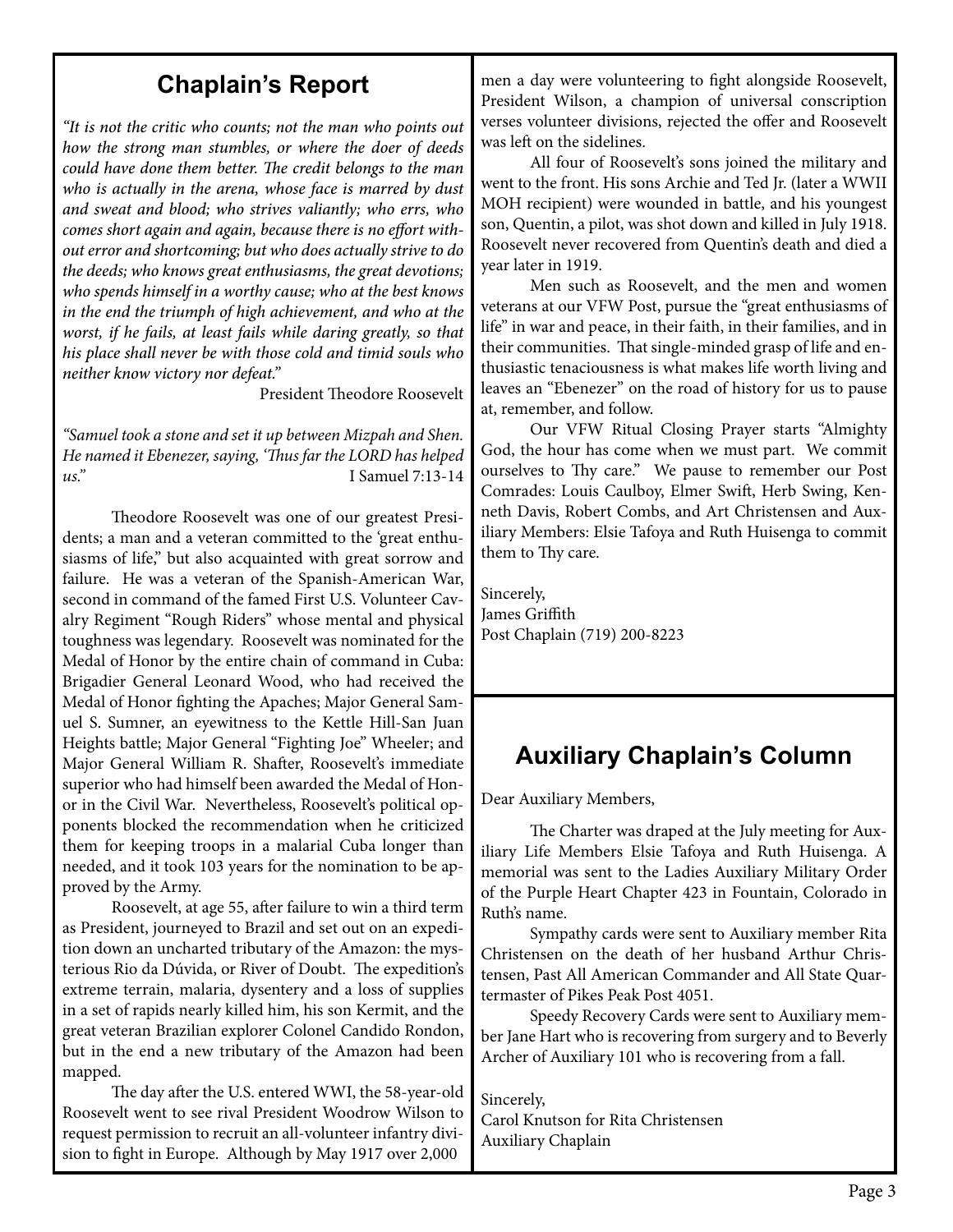#### **A Bit of History**

The 5th U.S. Army invaded Anzio, Italy, 90 miles behind enemy lines at a beach resort town 30 miles south of Rome on January 22, 1944. It was a complete surprise to the Germans. This invasion was to relieve pressure on the Monte Cassino Gustav Line. At 0500 hrs on May 25, 1944, over 500 artillery guns of all sizes let out a barrage of gun fire. Infantry, artillery, tanks, and other weapons rolled forward and reached the outskirts of Rome on June 4th and 5th.

 We endured for 125 days on the Anzio beachhead. Over 20,000 casualties were recorded. That averaged out to 160 per day. A Chaplain said "Men, we have already spent our time in hell." Many have said the Anzio beachhead was a terrible blunder. I say it saved the beautiful city of Rome from plunder, as well as many more lives.

 June 5th marked the 73rd anniversary of the capture of Rome. I was there...

Max Beham

#### **Fountain Valley Fall Festival Parade**

Monday, September 4, 2017. We will meet at the Post at 7:30 a.m. for coffee and donuts and carpool to the parade location at 8:00 a.m.

#### **Colorado Springs Veterans Day Parade**

Saturday, November 4, 2017. Parade begins at 10:00 a.m. We will meet at the Post for coffee, donuts, and a round table meeting at 7:30 a.m. We will depart the Post between 8:00 a.m. and  $8.30$  a.m.

#### **Post Surgeon's Report**

Dear Comrades:

A get well card and fruit basket was sent to Bob Beham. Thank you all for letting me know whenever one of our veterans is in ill health or in the hospital. We need to keep them all in our hearts and prayers! Many of you have stepped up and brought in a lot of canned goods and dry packaged food for the Silver Key box. **Remember, if you can bring in just one or two items , it really, really helps!**

Sincerely, LeRoy Jensen Post Surgeon

(Auxiliary President's Column cont'd)

**November 17** – Thanksgiving Dinner/Dance and Bake sale

**December 15** – Christmas Dinner/Dance and Bake sale

Do not forget to call the Post (719) 632-9874) to make reservations before Wednesday @ 5 p.m. prior to the dinner. These dinners are our main fundraisers. Please be considerate and cancel your reservation or change the amount of persons attending so that we may have a more accurate count of persons actually intending to dine with us!! Thank you!

We are becoming quite desperate for people willing to volunteer to help prep our meals. The same three or four people are constantly doing all the work! We do the prep work the Thursday before our dinners starting at 9:00 a.m. Please contact Charlene Cormier at (719) 578-1429 if you are able to help!

I would like to remind us all of our purpose as an Auxiliary, which is to serve veterans and their families. Let each of us treat one another with respect and kindness at all times! Our sympathy is extended to those who have lost a loved one and get well wishes to those who are under the weather.

As always, I remain loyally yours,

Tami Veed Auxiliary President 2017-2018 Cell - 719-238-3543 Email - president@VFW4051.us

#### **Home-Made Pies!!!**

The Auxiliary will be taking home-made pie orders for Thanksgiving. Simply place your pie order pior to November 13, 2017 by calling Mrs. Charlene Cormier at (719) 578-1429.

Pick your flavor; Pumpkin Pie or Fruit Pie (Cost Varies) and pick up your pies on Wednesday, November 22nd at the Post from 9:00 a.m. - 12:00.

#### **Patriot Day Thank You Event**

Friday, September 8, 2017 between 9:00 a.m. and 1:00 p.m. at the Norris Penrose Event Center parking lot located at the intersection of West Moreno Avenue and 530 Communications Circle. Join with several organizations as they thank 400 military families by providing non-perishable food, fresh produce, and necessities.

See Commander Eric Veed for more details.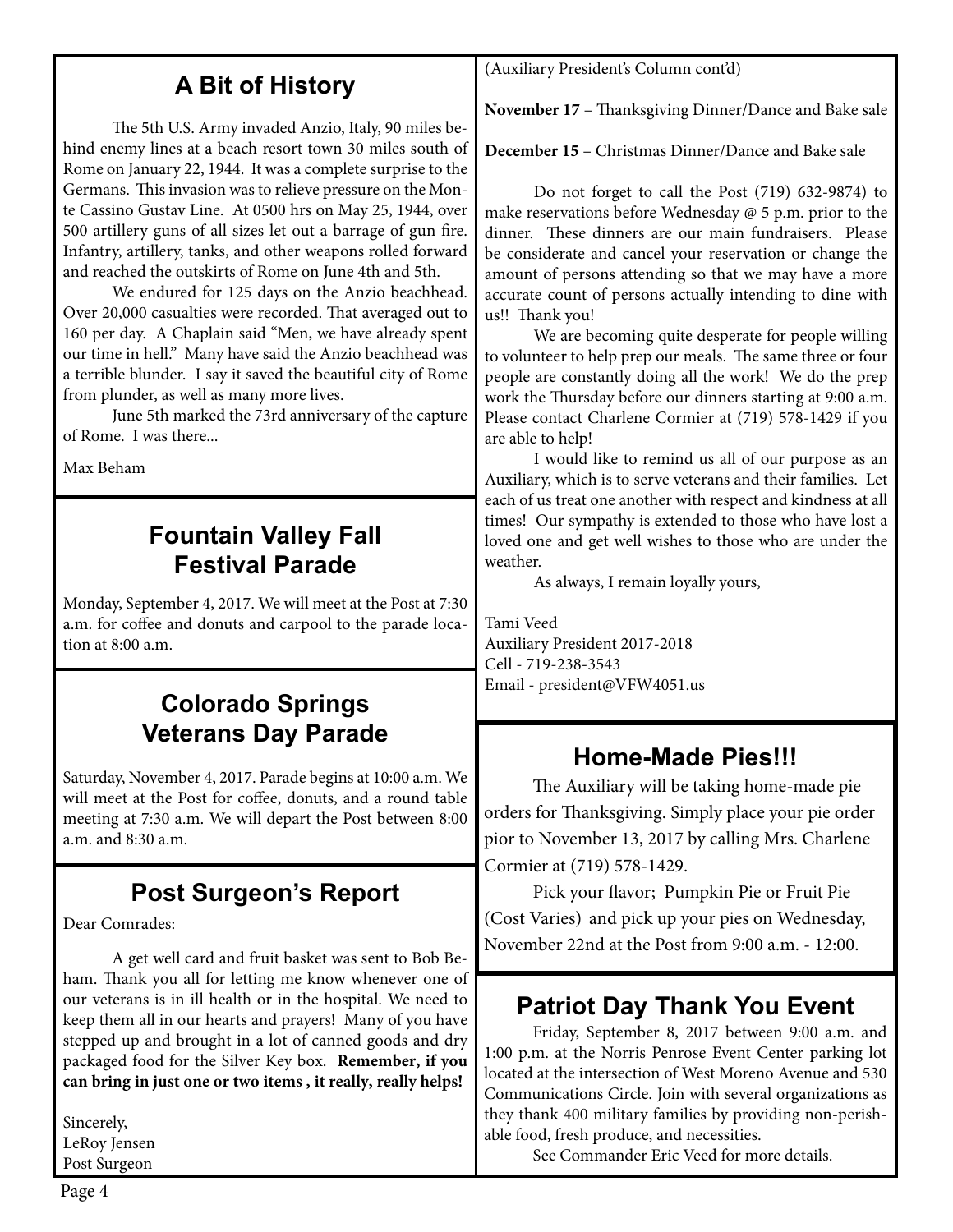#### **Chairman of the House Committee's Column**

We are starting this column on a sad note once again. We lost both Herb Swing and Art Christensen who had been loyal members of our Post for many years. They were both very active in a variety of activities and VFW events, as well as the regular Friday night dinner/dances.

 We are happy to inform the membership that our surveillance system is up and working now. Since our last newsletter, we have had to repair the bar walk-in cooler and the keg cooler systems. In addition, the air conditioning in the canteen area needed to be repaired. We are having a hard time keeping up with the repairs, and with a limited budget we need to be very careful and prioritize any repairs made. That being said, we are putting the upgrade of our lighting in the ballroom on the back burner for now.

Our main concern for now is getting a heating system and cooler air flow in the upstairs hall before winter sets in. In the past we have had to refund money to large party groups due to the lack of heating & air conditioning!

Yours in Service,

Chairman, Rick Archuleta

Board members: LeRoy Jensen, Jerry Walter & Joe Cormier Alternates: Duane Knutson & Ron Marshall

#### **Doherty High School Navy JROTC Mural Project "Hall of Honor"**

Doherty High School Navy JROTC is undertaking a large project to honor past and present military members, ships, and aircraft.

Their desire is to make this project historical in nature to instill in Doherty High School students, staff, and all of School District Eleven the significance the military has played in the history of our country. They have plans to place permanent murals on the entire length of the NJROTC hallway. They have contracted with a professional muralist to complete the murals.

What they need now is financial assistance to complete the project. If anyone is willing to donate any amount, please make the contribution to Navy JROTC Mural Project.

Mail to: Navy JROTC, 4515 Barnes Road, Colorado Springs, CO 80917.

# **TAPS**

**Post Louis Caulboy, Elmer Swift, Herb Swing, Kenneth Davis, Robert Combs, and Art Christensen**

#### **Auxiliary Elsie Tafoya and Ruth Huisenga**

Each of our departed Comrades made a special contribution to our Nation, our Community, and our Post.

Sincerely, James Griffith Post Chaplain

#### **Art Christensen**

Past Post Commander and Quartermaster Arthur Christensen passed away peacefully on August 7th, 2017. Numerous family and friends attended his Memorial Service at the Post on Sunday, August 13th. Our Post Chaplain, James Griffith, officiated, along with Hospice Chaplain Ian Hyde. Military Honors were conducted by the High Frontier Honor Guard from Peterson AFB.

#### **Herbert R. Swing**

Herbert R. Swing passed away on Sunday, July 9, 2017 in Colorado Springs. Herb spent many years as a member of our Post Honor Guard. A eulogy was provided by close friend and Life Member Vic Lopez. Numerous family and friends attended his Memorial Service at the Post on Saturday, July 15.

Our Post Chaplain, James Griffith, officiated, and Herb's son, Michael Swing, also gave a eulogy. Military Honors were conducted by the High Frontier Honor Guard from Peterson AFB.

#### **Post Membership**

For any of our members that recruit two or more members (annual or life) with their paid dues, you will receive a free dinner/dance ticket at the Friday night dinner/ dances.

For any active duty members; if they pay the first year, they will receive the second year free.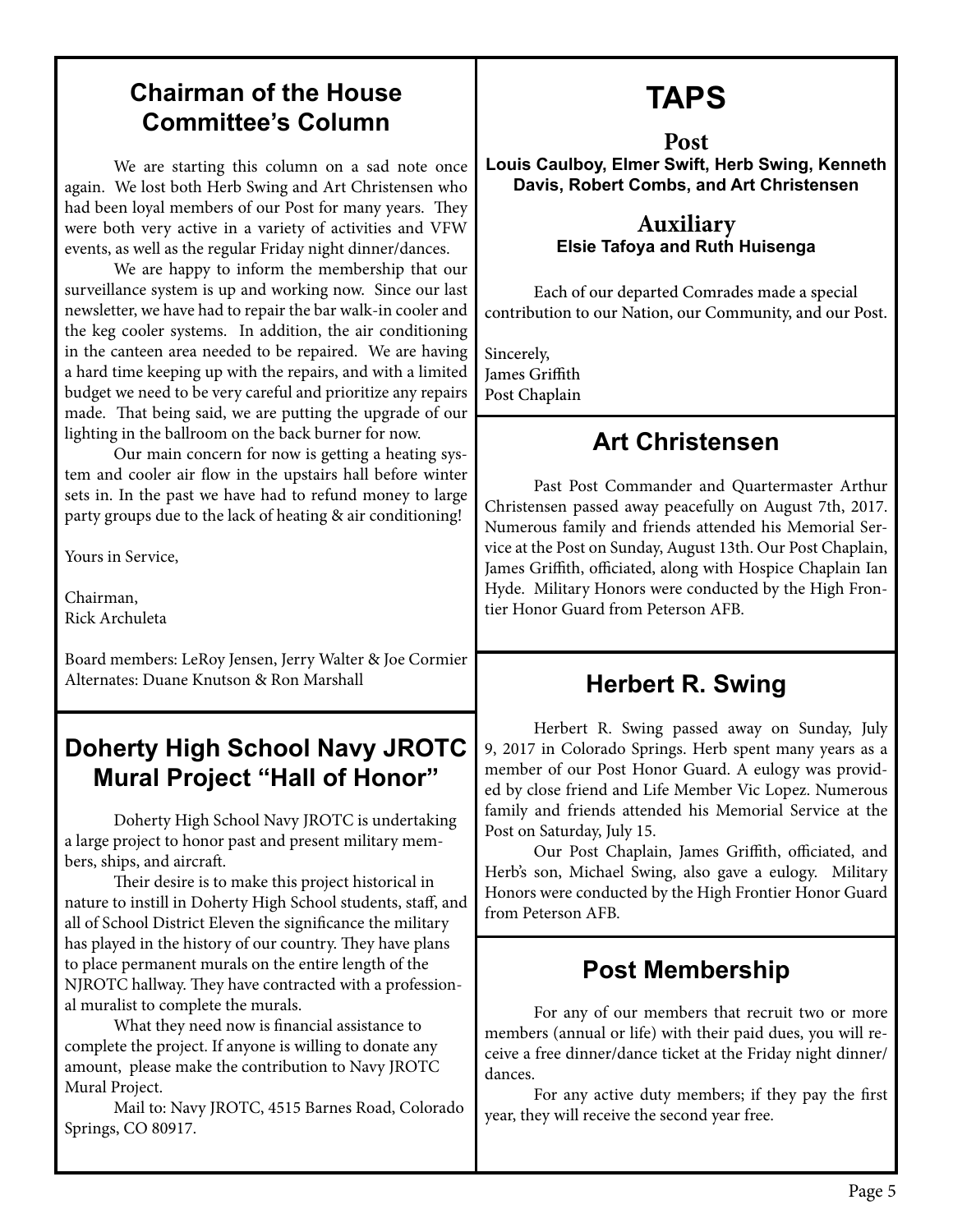| SEPTEMBER 2017<br>DANCE 7 TO 10 PM \$10.00<br><b>DINNER 6 PM \$10.00</b>                             |                                                                |                              |                                                                              |                                                            |                                                                                                                                   |                                                                                                                                         |  |  |  |
|------------------------------------------------------------------------------------------------------|----------------------------------------------------------------|------------------------------|------------------------------------------------------------------------------|------------------------------------------------------------|-----------------------------------------------------------------------------------------------------------------------------------|-----------------------------------------------------------------------------------------------------------------------------------------|--|--|--|
| Sunday                                                                                               | Monday                                                         | Tuesday                      | Wednesday                                                                    | Thursday                                                   | Friday                                                                                                                            | Saturday                                                                                                                                |  |  |  |
| (NOTE)<br><b>Reservations</b><br>Required<br><b>For</b><br><b>Dinner</b><br>Call<br>$(719)$ 632-9874 |                                                                |                              |                                                                              |                                                            | Dinner/Dance<br><b>Fried Chicken</b><br><b>Family Night</b><br>(Sock Hop)<br>(The Aux.)<br><b>Carlos</b><br>Crull<br>Open 4 to 11 | 2<br><b>Post Meeting</b><br>Coffee 8:00 a.m.<br>Meeting 9:00 a.m.<br><b>Post Closed</b><br><b>Available For</b><br><b>Rental Events</b> |  |  |  |
| 3                                                                                                    | 4                                                              | 5                            | 6                                                                            | 7                                                          | 8                                                                                                                                 | 9                                                                                                                                       |  |  |  |
|                                                                                                      | <b>Labor</b> Day<br>Fountain Valley                            |                              |                                                                              | Open 4 to 7                                                | No Dinner/                                                                                                                        | <b>Aux Meeting</b><br>Coffee/Treats                                                                                                     |  |  |  |
| <b>Post</b><br><b>Closed</b>                                                                         | Parade (Page 4<br>for Details)<br><b>Post</b><br><b>Closed</b> | <b>Post</b><br><b>Closed</b> | <b>Post</b><br><b>Closed</b><br><b>Available for</b><br><b>Rental Events</b> | Salsa!!!<br>8:30 to<br>Midnight<br>\$10.00 Cover<br>Charge | Dance Only<br><b>Springs</b><br>Open 4 to 11                                                                                      | 9:30 A.M.<br>Meeting<br>10:30 A.M.<br><b>Post Closed</b><br><b>Available For</b><br><b>Rental Events</b>                                |  |  |  |
| 10                                                                                                   | 11                                                             | 12                           | 13                                                                           | 14                                                         | 15                                                                                                                                | 16                                                                                                                                      |  |  |  |
|                                                                                                      |                                                                |                              | Friends of the<br>Post Mtg 4 P.M.                                            | Open 4 to 7                                                | Dinner/Dance<br><b>Steak Night</b>                                                                                                | <b>Marine</b><br>Corps League                                                                                                           |  |  |  |
|                                                                                                      |                                                                |                              |                                                                              |                                                            |                                                                                                                                   |                                                                                                                                         |  |  |  |
| <b>Post</b>                                                                                          | <b>Post</b>                                                    | <b>Post</b>                  | <b>Post</b>                                                                  | Salsa!!!                                                   | <b>POW/MIA</b><br>Ceremony 6:45                                                                                                   | <b>Meeting</b>                                                                                                                          |  |  |  |
| <b>Closed</b>                                                                                        | <b>Closed</b>                                                  | <b>Closed</b>                | <b>Closed</b>                                                                | 8:30 to                                                    | <b>Carlos</b>                                                                                                                     | Breakfast 8:00 a.m.<br>Meeting 9:00 a.m.                                                                                                |  |  |  |
|                                                                                                      |                                                                |                              | <b>Available for</b>                                                         | Midnight<br>\$10.00 Cover                                  | Crull                                                                                                                             | <b>Post Closed</b>                                                                                                                      |  |  |  |
|                                                                                                      |                                                                |                              | <b>Rental Events</b>                                                         | Charge                                                     | Open 4 to 11                                                                                                                      | <b>Available For</b><br><b>Rental Events</b>                                                                                            |  |  |  |
| 17                                                                                                   | 18                                                             | 19                           | 20                                                                           | 21                                                         | 22                                                                                                                                | 23                                                                                                                                      |  |  |  |
|                                                                                                      |                                                                |                              |                                                                              | Open 4 to 7                                                | No Dinner/                                                                                                                        |                                                                                                                                         |  |  |  |
| <b>Post</b>                                                                                          | <b>Post</b>                                                    | <b>Post</b>                  | <b>Post</b>                                                                  |                                                            | Dance Only                                                                                                                        |                                                                                                                                         |  |  |  |
| <b>Closed</b>                                                                                        | <b>Closed</b>                                                  | <b>Closed</b>                | <b>Closed</b>                                                                | Salsa!!!<br>8:30 to                                        | <b>Springs</b>                                                                                                                    | <b>Post</b>                                                                                                                             |  |  |  |
|                                                                                                      |                                                                |                              | <b>Available for</b>                                                         | Midnight                                                   |                                                                                                                                   | <b>Closed</b><br><b>Available for</b>                                                                                                   |  |  |  |
|                                                                                                      |                                                                |                              | <b>Rental Events</b>                                                         | \$10.00 Cover<br>Charge                                    | Open 4 to 11                                                                                                                      | <b>Rental Events</b>                                                                                                                    |  |  |  |
| 24/30                                                                                                | 25                                                             | 26                           | 27                                                                           | 28                                                         | 29                                                                                                                                | 30                                                                                                                                      |  |  |  |
|                                                                                                      |                                                                |                              |                                                                              | Open 4 to 7                                                | Dinner/Dance<br><b>Pork Chops</b>                                                                                                 |                                                                                                                                         |  |  |  |
| <b>Post</b>                                                                                          | Post                                                           | <b>Post</b>                  | <b>Post</b>                                                                  | Salsa!!!                                                   | David                                                                                                                             | <b>Post</b>                                                                                                                             |  |  |  |
| <b>Closed</b>                                                                                        | <b>Closed</b>                                                  | <b>Closed</b>                | <b>Closed</b>                                                                | 8:30 to                                                    | Hudson                                                                                                                            | <b>Closed</b><br><b>Available for</b>                                                                                                   |  |  |  |
|                                                                                                      |                                                                |                              | <b>Available for</b><br><b>Rental Events</b>                                 | Midnight<br>\$10.00 Cover                                  | Country<br>Open 4 to 11                                                                                                           | <b>Rental Events</b>                                                                                                                    |  |  |  |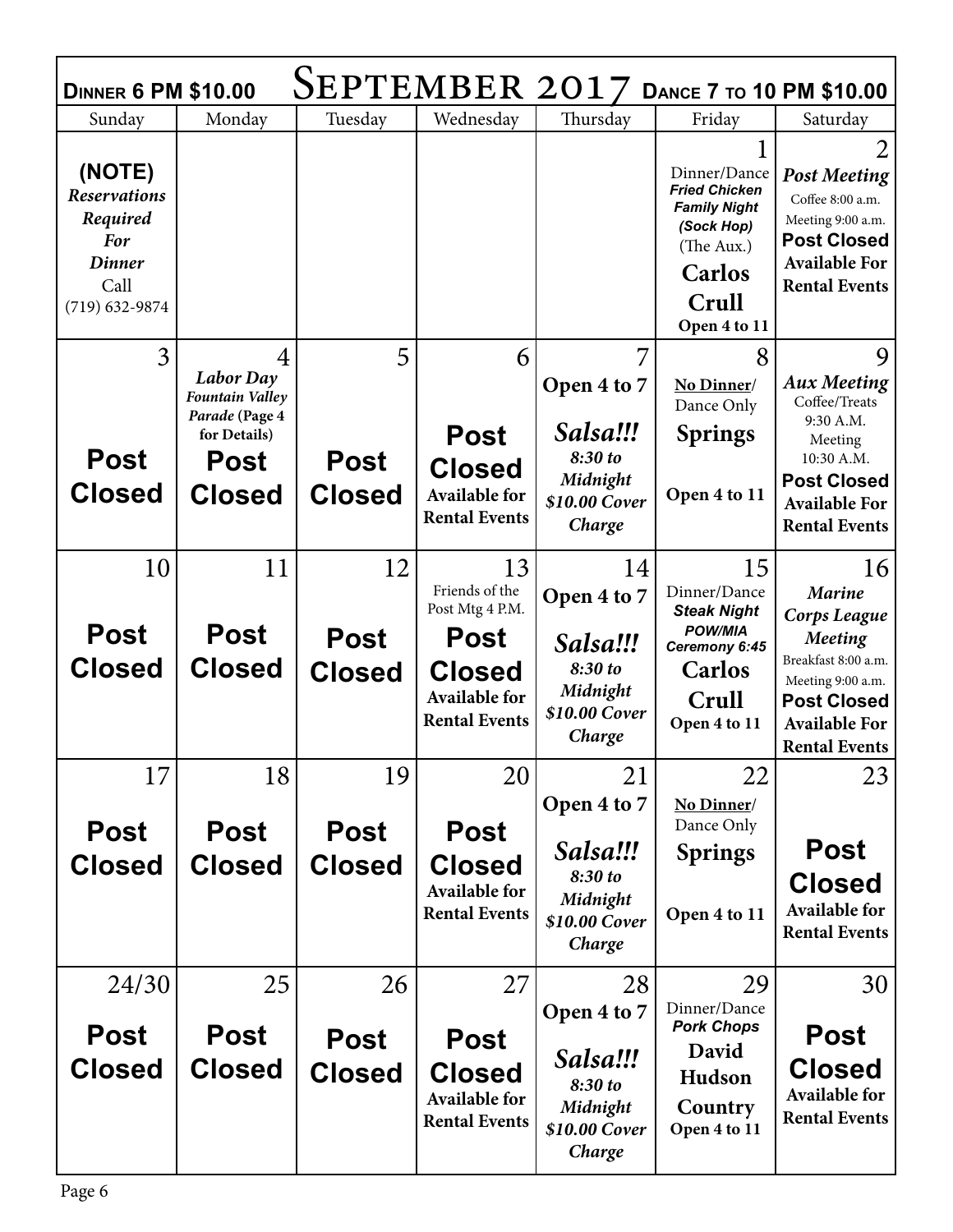| JCTOBER 2017<br><b>DINNER 6 PM \$10.00</b><br><b>DANCE 7 TO 10 PM \$10.00</b> |                              |                              |                                                                              |                                                            |                                                                                       |                                                                                             |  |  |
|-------------------------------------------------------------------------------|------------------------------|------------------------------|------------------------------------------------------------------------------|------------------------------------------------------------|---------------------------------------------------------------------------------------|---------------------------------------------------------------------------------------------|--|--|
| Sunday                                                                        | Monday                       | Tuesday                      | Wednesday                                                                    | Thursday                                                   | Friday                                                                                | Saturday                                                                                    |  |  |
| (NOTE)<br><b>Reservations</b>                                                 | $\overline{2}$               | 3                            | 4                                                                            | 5<br>Open 4 to 7                                           | 6<br>No Dinner/<br>Dance Only                                                         | 7<br><b>Post Meeting</b><br>Coffee 8:00 a.m.                                                |  |  |
| Required<br><b>For</b><br><b>Dinner</b><br>Call<br>$(719) 632 - 9874$         |                              | <b>Post</b><br><b>Closed</b> | <b>Post</b><br><b>Closed</b><br><b>Available for</b><br><b>Rental Events</b> | Salsa!!!<br>8:30 to<br>Midnight<br>\$10.00 Cover<br>Charge | <b>Carlos</b><br>Crull<br>Open 4 to 11                                                | Meeting 9:00 a.m.<br><b>Post Closed</b><br><b>Available For</b><br><b>Rental Events</b>     |  |  |
| 8                                                                             | 9<br>Columbus<br>Day         | 10                           | 11<br>Friends of the<br>Post Mtg 4 P.M.                                      | 12<br>Open 4 to 7                                          | 13<br>Dinner/Dance<br><b>Burgers &amp; Dogs</b><br>Friday the 13th!                   | 14<br><b>Aux Meeting</b><br>Coffee/Treats<br>9:30 A.M.                                      |  |  |
| <b>Post</b><br><b>Closed</b>                                                  | <b>Post</b><br><b>Closed</b> | <b>Post</b><br><b>Closed</b> | <b>Post</b><br><b>Closed</b><br><b>Available for</b><br><b>Rental Events</b> | Salsa!!!<br>8:30 to<br>Midnight<br>\$10.00 Cover<br>Charge | \$8.00<br>David<br>Hudson<br>Country<br>Open 4 to 11                                  | Meeting<br>10:30 A.M.<br><b>Post Closed</b><br><b>Available For</b><br><b>Rental Events</b> |  |  |
| 15                                                                            | 16                           | 17                           | 18                                                                           | 19<br>Open 4 to 7                                          | 20<br>No Dinner/                                                                      | 21<br><b>Marine</b>                                                                         |  |  |
| <b>Post</b>                                                                   | <b>Post</b>                  | <b>Post</b>                  | <b>Post</b>                                                                  |                                                            | Dance Only                                                                            | Corps League<br><b>Meeting</b>                                                              |  |  |
| <b>Closed</b>                                                                 |                              |                              |                                                                              | Salsa!!!                                                   | <b>Springs</b>                                                                        |                                                                                             |  |  |
|                                                                               |                              |                              |                                                                              |                                                            |                                                                                       | Breakfast 8:00 a.m.                                                                         |  |  |
|                                                                               | <b>Closed</b>                | <b>Closed</b>                | <b>Closed</b><br><b>Available for</b><br><b>Rental Events</b>                | 8:30 to<br>Midnight<br>\$10.00 Cover<br>Charge             | Open 4 to 11                                                                          | Meeting 9:00 a.m.<br><b>Post Closed</b><br><b>Available For</b><br><b>Rental Events</b>     |  |  |
| 22                                                                            | 23                           | 24                           | 25                                                                           | 26                                                         | 27                                                                                    | 28                                                                                          |  |  |
|                                                                               |                              |                              |                                                                              | Open 4 to 7                                                | Dinner/Dance<br><b>Black Cauldron</b>                                                 |                                                                                             |  |  |
| <b>Post</b>                                                                   | <b>Post</b>                  | <b>Post</b>                  | <b>Post</b>                                                                  | Salsa!!!                                                   | <b>Chili</b><br><b>HALLOWEEN</b>                                                      | <b>Post</b>                                                                                 |  |  |
| <b>Closed</b>                                                                 | <b>Closed</b>                | <b>Closed</b>                | <b>Closed</b><br>Available for<br><b>Rental Events</b>                       | 8:30 to<br>Midnight<br>\$10.00 Cover<br>Charge             | <b>Prize for Best</b><br>Costume<br>(The Aux.)<br><b>Carlos Crull</b><br>Open 4 to 11 | <b>Closed</b><br><b>Available for</b><br><b>Rental Events</b>                               |  |  |
| 29                                                                            | 30                           | 31                           |                                                                              |                                                            |                                                                                       |                                                                                             |  |  |